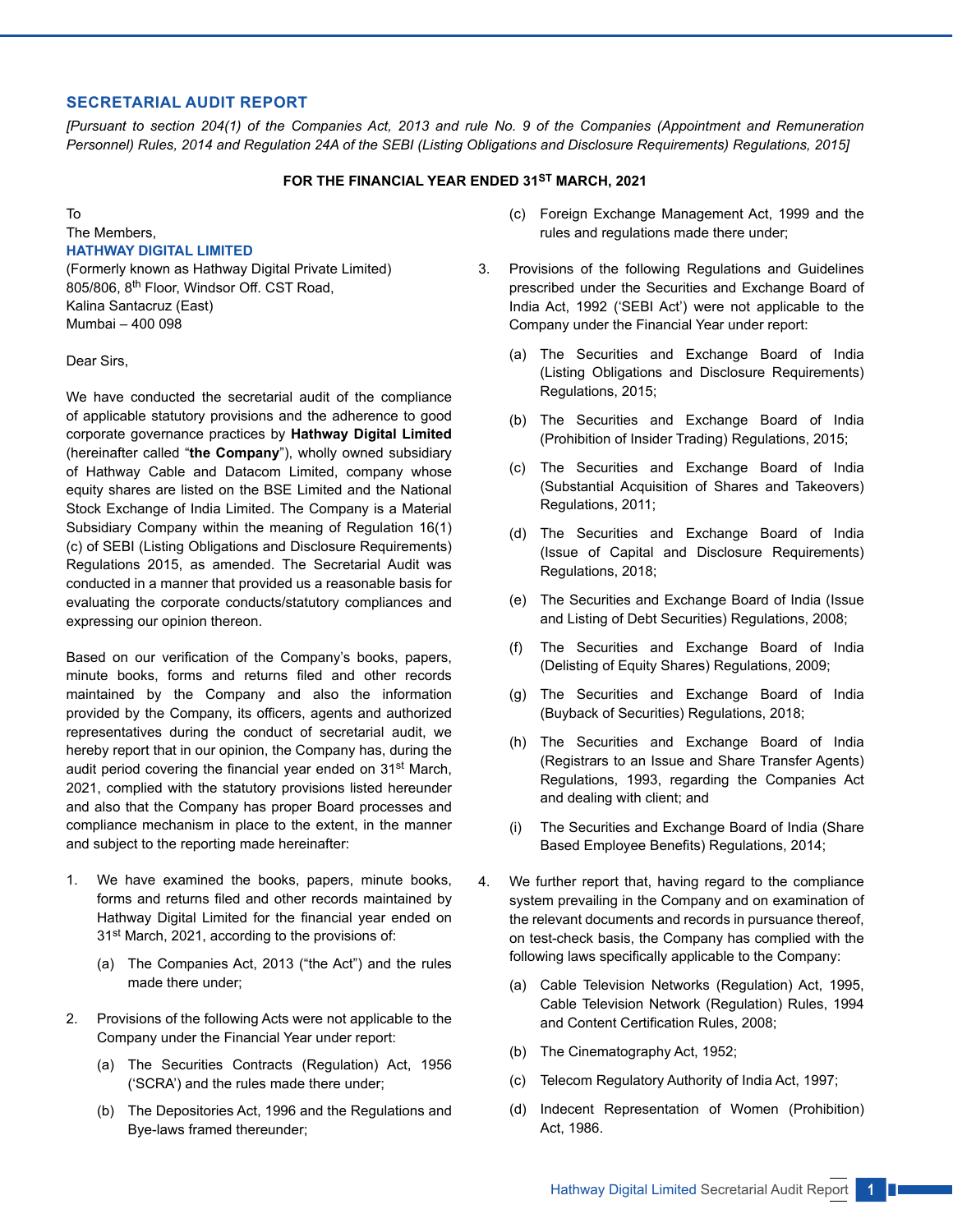We have also examined compliance with the applicable clauses of the Secretarial Standards issued by the Institute of Company Secretaries of India under the provisions of Companies Act, 2013 for the Board Meetings and General Meetings.

During the financial year under report, the Company has generally complied with the provisions of the Secretarial Standards and has complied with the provisions of the Act, Rules, Regulations, Guidelines etc. mentioned above.

#### **We further report that:**

The Board of Directors of the Company was duly constituted as per the provisions of the Companies Act, 2013 and rules made thereunder. There were no changes in the composition of the Board of Directors that took place during the period under report.

Except in case of meetings convened at a shorter notice, adequate Notice was given to all Directors to schedule the Board meetings and the agenda and detailed notes on agenda was sent atleast seven days in advance. Further, a system exists for seeking and obtaining further information and clarifications on the agenda items before the meeting and for meaningful participation at the meeting.

As per the minutes of the meetings, the decisions of the Board were taken unanimously.

We further report that there are adequate systems and processes in the Company commensurate with the size and operations of the Company to monitor and ensure compliance with applicable laws, rules, regulations and guidelines.

We further report that during the year under report, the following event(s)/action(s) had a major bearing on the Company's affairs in pursuance of the above referred laws, rules, regulations, guidelines, standards, etc. referred to hereinabove:

- 1) The Company approved, by way of Special Resolution and subject to approval of the Central Government, the conversion of the Company from a Private Company to a Public Company in their Extra-ordinary General Meeting held on 18<sup>th</sup> May, 2020 and for the said purpose, further approved alteration of Name Clause of the Memorandum of Association and adoption of new set of Articles of Association of the Company;
- 2) The Company approved and authorised the Board, by way of Special Resolution, to issue, on Rights basis, upto 100,00,00,000 - Zero Coupon Unsecured Optionally Fully Convertible Debentures of the face value of  $\bar{z}$  10/- each for cash at par, in their Extra-ordinary General Meeting held on 12<sup>th</sup> June, 2020 and thereafter the Board approved through Circular Resolution dated 16<sup>th</sup> June, 2020, allotment of 100,00,00,000 - Zero Coupon Unsecured Optionally Fully Convertible Debentures on Rights basis, of the face value of  $\bar{\tau}$  10/- each, for cash at par,

aggregating  $\bar{\tau}$  1,000,00,00,000/- to Hathway Cable and Datacom Limited;

- 3) The Company approved, by way of Ordinary Resolution in their Extra-ordinary General Meeting held on 12<sup>th</sup> October, 2020, increase in Auhorised Share Capital of  $\bar{\tau}$  362,00,00,000/- divided into 36,19,00,000 Equity Shares of  $\bar{\tau}$  10/- each and 1,00,000 Preference Shares of ₹ 10/- each to ₹ 2362,00,00,000/- divided into 56,19,00,000 Equity Shares of  $\bar{\tau}$  10/- each and 180,01,00,000 Preference Shares of  $\bar{\tau}$  10/- each by creation of additional 20,00,00,000 Equity Shares of  $\bar{\tau}$  10/each and 180,00,00,000 Preference Shares of  $\bar{z}$  10/- each:
- 4) The Company approved, by way of Ordinary Resolution in their Extra-ordinary General Meeting held on 12<sup>th</sup> October, 2020, offer or invitation on Rights basis, to subscribe to, upto 180,00,00,000 - 0.01% Non- Cumulative Optionally Convertible Preference Shares of the face value of  $\bar{z}$  10/each for cash at par, and thereafter the Board approved through Circular Resolution dated 29<sup>th</sup> October, 2020 and 12<sup>th</sup> November, 2020 respectively, allotment of 100,00,00,000 - 0.01% Optionally Convertible Preference Shares ("OCPS") of  $\bar{z}$  10/- each for cash at par aggregating ` 1,000,00,00,000/- and 80,00,00,000 - 0.01% Optionally Convertible Preference Shares ('OCPS Series- II') of ₹ 10/- each for cash at par aggregating  $\bar{x}$  800,00,00,000/-;
- 5) The Board approved redemption of 100,00,00,000 Unsecured Optionally Fully Convertible Debentures (OFCD's) of  $\bar{\tau}$  10/- each for an amount aggregating ₹ 1,000,00,00,000/- for cash at par through Circular resolution dated 29<sup>th</sup> October, 2020;
- 6) The Board in its Meeting held on  $9<sup>th</sup>$  March, 2021, approved acquisition of entire shareholding of Hathway Cable and Datacom Limited, Holding Company, in 22 fellow subsidiary companies for a total consideration of  $\bar{\tau}$  45,71,00,000/- and further investment upto an aggregate amount not exceeding  $\bar{\tau}$  92,00,00,000/- in the said 22 fellow subsidiary companies, after acquisition of entire shareholding of Hathway Cable and Datacom Limited, Holding Company.

**For RATHI & ASSOCIATES**  COMPANY SECRETARIES

> Sd/- **HIMANSHU S. KAMDAR**  PARTNER FCS: 5171

Place: Mumbai COP: 3030 Date: April 19, 2021 UDIN: F005171C000205789

Note: This report should be read with our letter of even date which is annexed as Annexure and forms an integral part of this report.